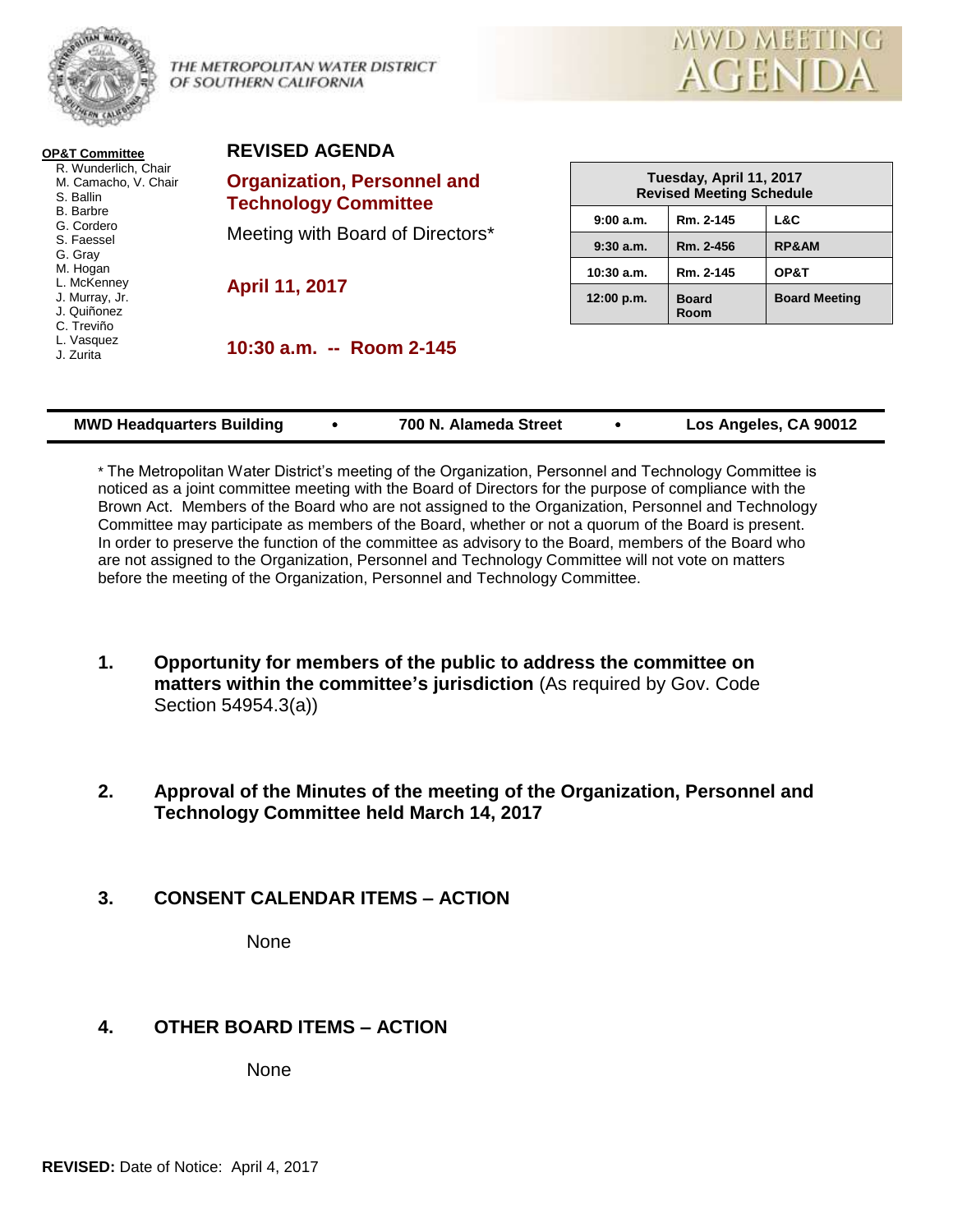#### **5. BOARD INFORMATION ITEMS**

None

### **6. COMMITTEE ITEMS**

- a. Update on Desert Housing
- b. Update on Records Management Program
- c. Update on Recruitment

#### Withdrawn **d.** Update on Conference with Labor Negotiators. **[Conference with Labor Negotiators; to be heard in closed session pursuant to Gov. Code Section 54957.6. Agency representative: Stephen Lem, Manager of Labor Relations and EEO Investigations Section. Employee organizations: The Employees Association of The Metropolitan Water District of Southern California/AFSCME Local 1902, the Association of Confidential Employees, and The Supervisors Association.]**

# **7. MANAGEMENT REPORT**

a. Human Resources Manager's report

# **8. FOLLOW-UP ITEMS**

None

# **9. FUTURE AGENDA ITEMS**

#### **10. ADJOURNMENT**